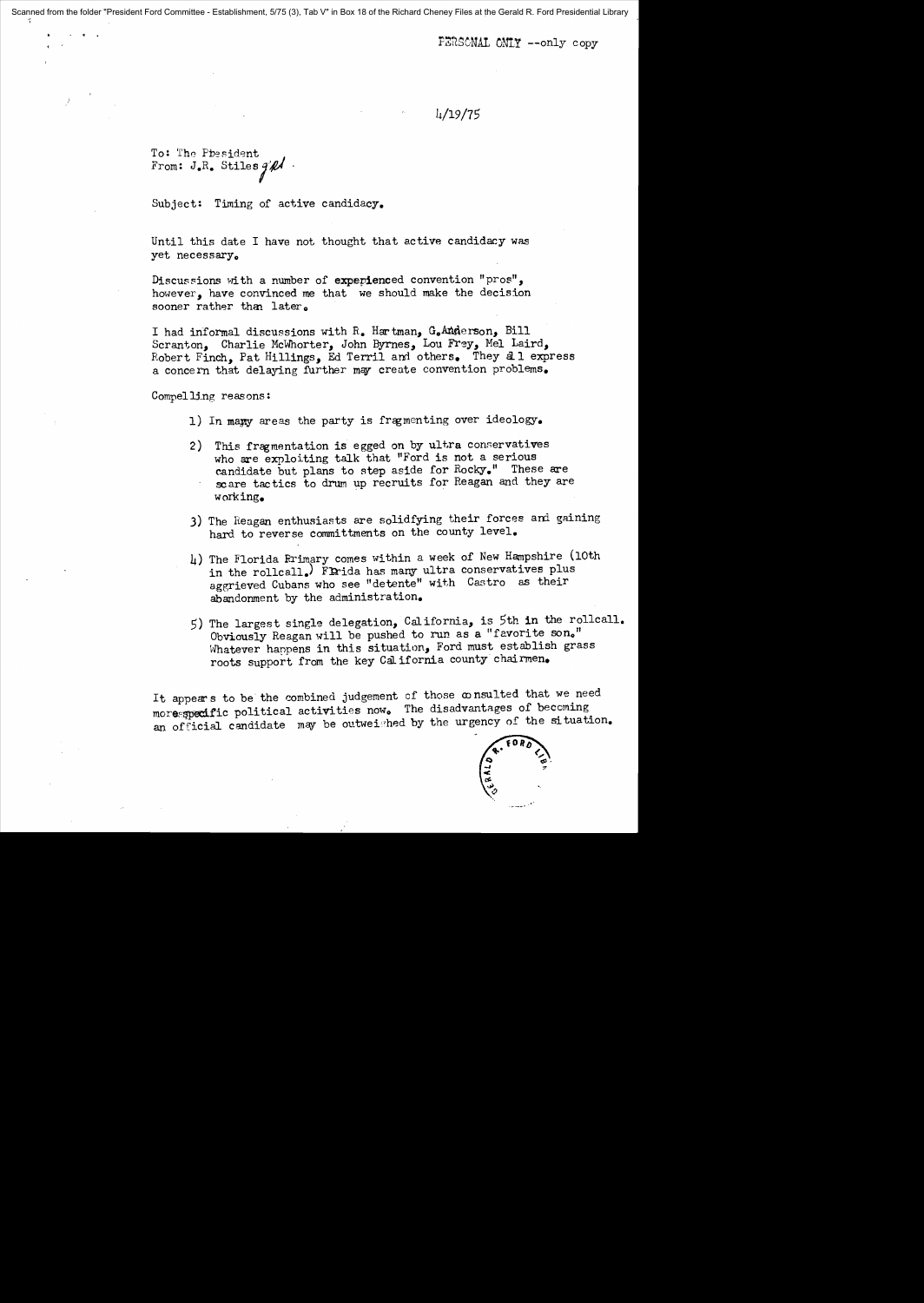## Suggested Plan of Action

1) Selection and announcement of a Ford-for-President finance chairman. Employment of a political fund-raising expert. 2) Begin active sollicitation including direct mail as the Democrat candidates are doing. It was announced yesterday that George Wallace has already qualified for primary matthing funds.  $($100,000 \text{ raised in 20 states in girls not more than $250 each.})$ 3) Locate and designate approximately 7 qualified volunteer field men. They should travel the states contacting political leaders gathering grass roots information. (I have the names of some who have offered their services.) 4) Establish a campaign "kitchen cabinet" made up of those interested and available too meet at least once a week to recommend policy. A number of those named above are ready and willing to serve in this capacity without compensation, reward, or official recognition NOTE: My suggestion is not to designate a campaign manager at this time. The title of "coordinator" might be suitable for a nuts-and-bolts man to supervise the work of the field men and report to the White House and "kitchen cabinet." Obviously active campaign personnel would not be on the White House payroll. 5) Open a modest Ford-for-President office in Washington, D.C. It is my recommendation that we delay designating "state chairmen" for the time being. Field reports will yield insight into personalities in the various states. Many campaigns have been side-tracked by the wrong choice of state chairmen 6) Arrange for an attorney who knows the new campaign law; also a qualified accountant to keep the strict records of contributions and expendituers required.

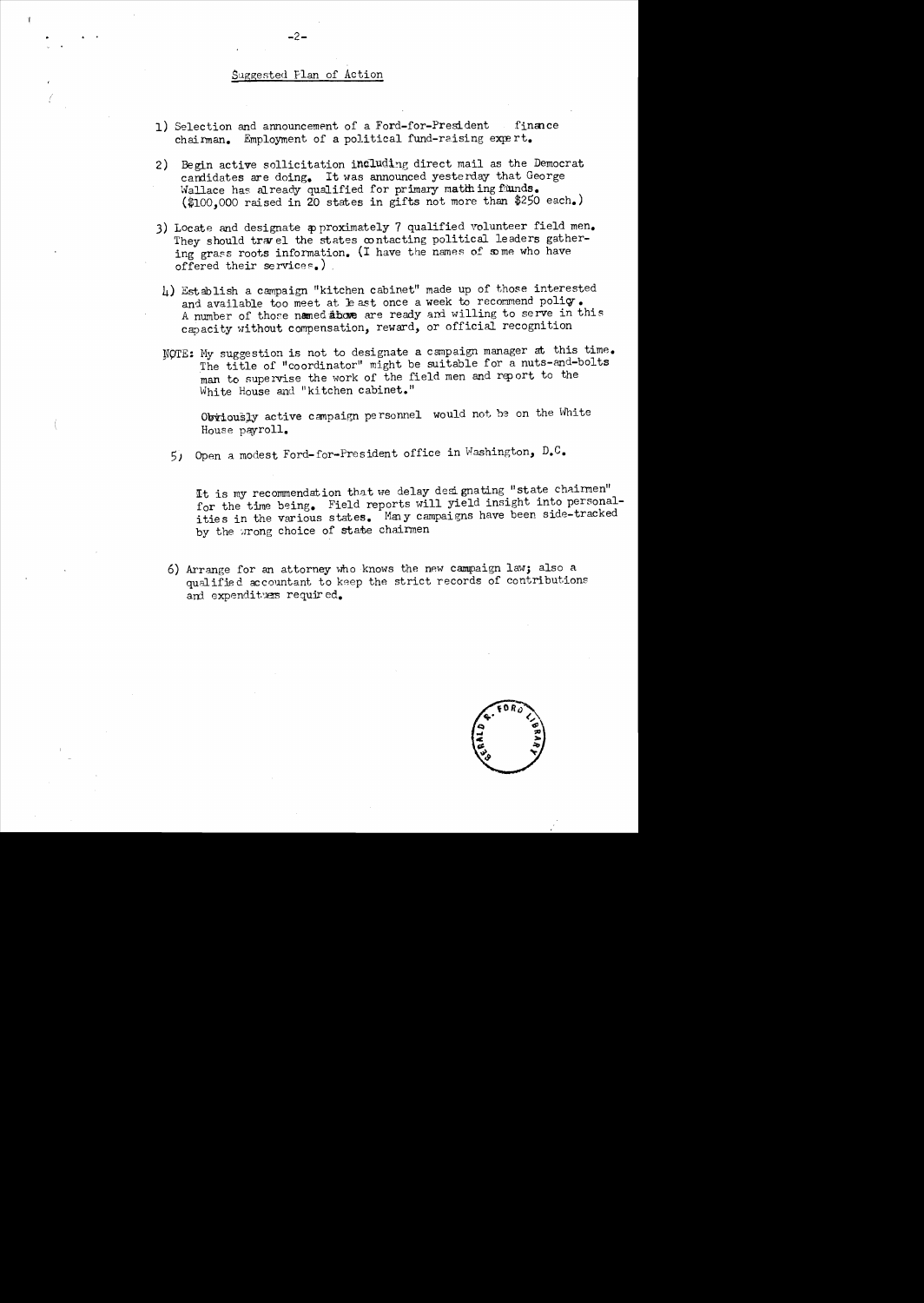## Nominating Politics

1) From the information developed in the next two months (against the forecasted callendar of events), the "kitchen cabinet" together with other consultants such as state chairmen and national committee persons can set up an action plan of priorities.

At the moment top priority should go to --

FIRST --Florida SECOND--New Hampshire THIRD -- Cal ifornia

No-one can foresee events what may alter priorities but immediate political action in these states is essential.

2) A financial budget with strict controls must be established for PRIMARY CAMPAIGNS. Because of the 10 Million limitation (an unprecedented restriction) money must be alocated most precisely and unfortunately there is no-one who can claim to be an expert in this grea.

Priorities in spending will be as important as priorities in campaigning, scheduling, and appearances.

> What should be spent on literature? What should be spent on travel? What should be sp ent on phones and long distance? What should be sent on postage and direct mail? What should be spent on TV and radio, and newspapers

Because the Vice President's campaign activites and expenses must come out of the same 10 million as the President's, how can he be used most effectively?

- NOTE: Of the 10 million not more than \$200,000 or 2 x  $8¢$  multiplied by the voting age population of the state may be spent in any one primary. Thus California, the single most important state will be tough to deal with on such limited funds.
	- 5) The campaign of '76 must put the heaviest reliance on VOLUNTEER MANPOWER. We must organize nationally in the next 20 months as The development of a we did in '48 in the Fifth District. plan to achieve this end must go apace.

This will truly have to be a SHOE LEATHER campaign. We should preempt this a ogan, "Ford will conduct an all-out" shoe leather campaign in '76."